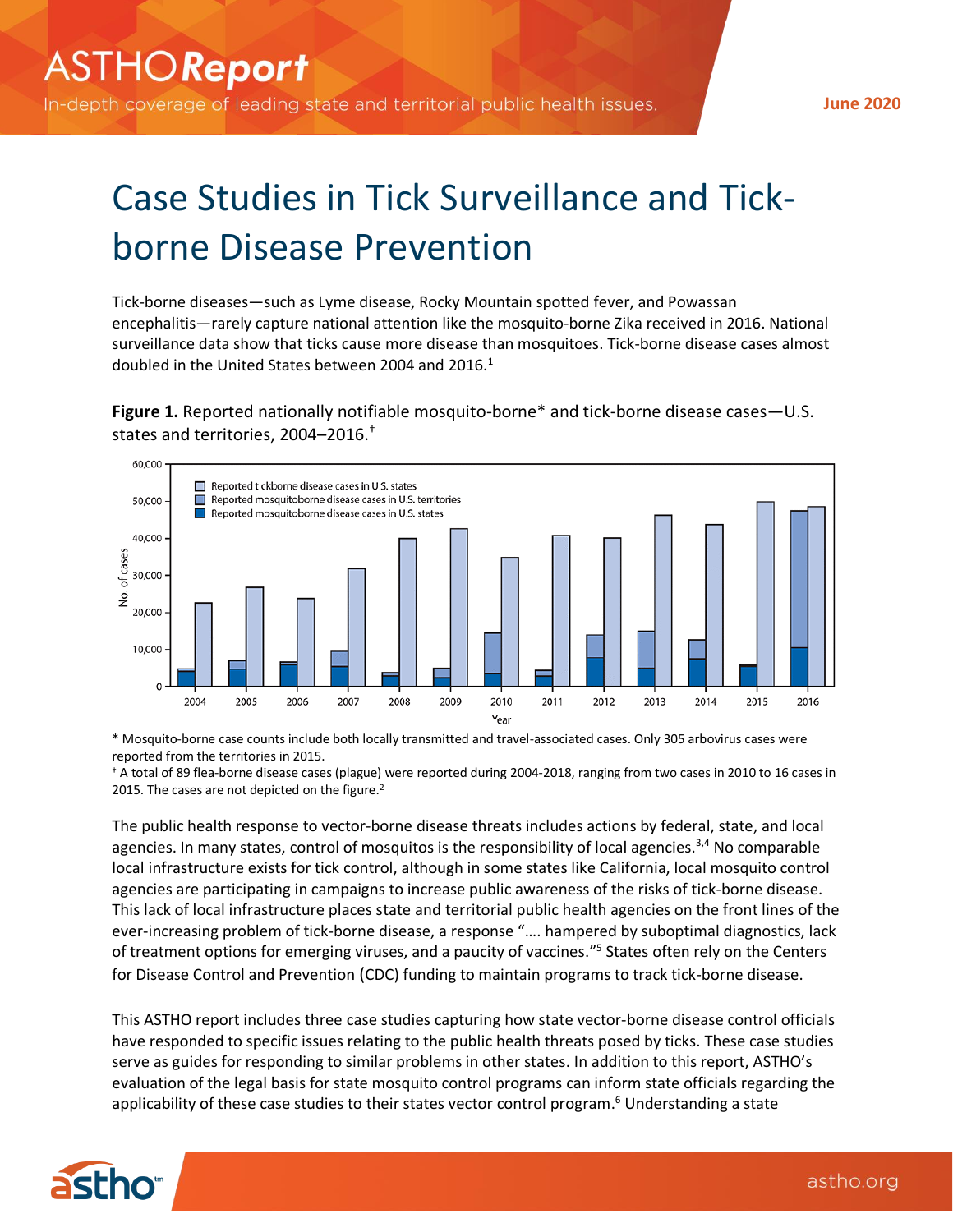agency's legislative or regulatory vector control mandates provides a foundation for designing a state strategy for controlling ticks.

#### **Case Study #1**

#### **New York State's Response to the Emerging Threats of the Asian Longhorned Tick**

New York state has taken a leading role in preparing for the potential threat of the Asian longhorned tick. New York State Department of Health's active tick surveillance program informs activities related to the Asian longhorned tick that include research on its distribution and biology, public outreach and education on potential risks, and passive surveillance. The New York State Department of Health partners with other organizations, including the Northeast Regional Center for Excellence in Vector-Borne Diseases, which is funded by CDC.

#### **Case Study #2**

#### **Maine's Use of Environmental Public Health Tracking and Geographical Information System Application to Enhance Public Access to Tick-borne Disease Surveillance Data**

Maine experiences some of the highest incidence rates of Lyme disease and other tick-borne diseases in the nation. Facing an overwhelming volume of requests for tick-borne disease surveillance data from local agencies, the media, and the public, Maine's Center for Disease Control and Prevention, a division of the Maine Department of Health and Human Services, uses its Environmental Public Health Tracking Network to provide public access to these surveillance data.

## **Case Study #3**

#### **Risk Communication and Public Outreach on Tick-borne Diseases in California**

Strategies to control tick-borne disease rely heavily on outreach to inform the public on how to avoid tick bites and the need to act quickly to remove ticks when bites occur. For the California Department of Public Health's Vector-Borne Disease Section, risk communication plays an important role in its tickborne disease prevention, surveillance, and control activities.

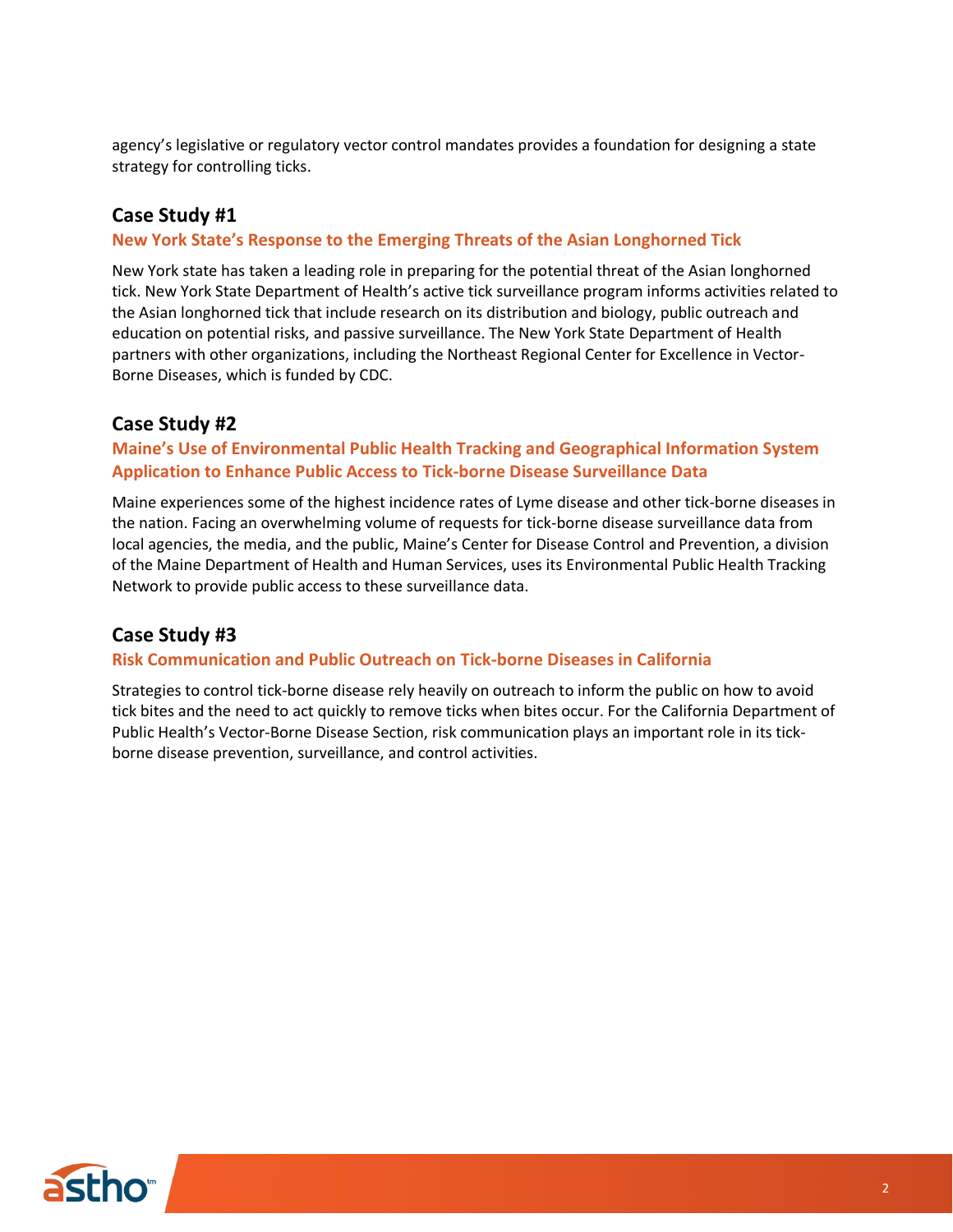# **Case Study #1: New York State's Response to the Emerging Threats of the Asian Longhorned Tick**

## **Background**

In the United States, controlling emergent infectious or vector-borne diseases, like Ebola in 2014 and Zika in 2015 and 2016, requires a rapid and coordinated response by local, state, and federal public health agencies. However, in the case of the invasive Asian longhorned tick (*Haemaphysalis longicornis*), the appropriate public health response was less clear when it first appeared in the United States in 2017. This tick can transmit disease agents to both people and animals in Asia. In 2018, there was no indication that such transmission had occurred in the U.S. <sup>7</sup> Some New York State health officials were concerned about the possibility of the Asian longhorned tick transmitting locally occurring human pathogens including *Babesia*, *Rickettsia, Borrelia, Ehrlichia, Anaplasma,* Heartland virus, and Powassan virus. In its native range in Asia, this tick is a vector of severe fever with thrombocytopenia syndrome virus. This tick was also a concern to the health of livestock. Adverse impacts on livestock productivity and health can result from either disease agents (such as those causing theileriosis) or blood loss when thousands of ticks feed on a single animal.

The United States Department of Agriculture (USDA) and the CDC have responded to these concerns in the United States by publishing information about this tick's known range. As of March 2020, the tick is found in 12 states. Because the Asian longhorned tick has the potential to spread disease agents, CDC has published guidance about surveillance, identification, and recommendations following a bite.<sup>8</sup> As this tick's range expands, state and local public health agencies should anticipate how to best address the concerns of a worried public. This case study describes how the New York State Department of Health (NYSDOH) has responded to this tick's emergence within New York state boundaries.

## **Basis for an Aggressive Public Health Response in New York State**

Female Asian longhorned ticks are able to lay eggs and reproduce without a male. In 2018, over 100,000 larval ticks were found in a single sampling event in Westchester County, NY.<sup>9,10</sup> Despite the absence of human pathogens in samples of Asian longhorned ticks from New York and other states, in 2018, NYSDOH launched an aggressive surveillance campaign to identify where this tick could be found in the state. In addition, NYSDOH launched a research program to answer basic questions about the biology and lifecycle of this tick, information essential to its management and control. Regardless of the current status of public health threats from the Asian longhorned tick, the public expects NYSDOH to be a credible source of information, with knowledgeable responses to their questions and concerns. This often extends beyond human exposure to include pets and companion animals.

Many New York residents have experience with blacklegged or deer ticks (*Ixodes scapularis*) and are generally aware of the potential for ticks to spread disease agents, such as the bacterium causing Lyme disease. However, this experience has not fully prepared New York residents for potential exposure to the Asian longhorned tick. Walking through an area heavily infested with Asian longhorned ticks can result in 200 or more ticks crawling on the clothes and skin of a single person or pet, and local health departments have experienced panicked calls after such exposures. NYSDOH is working to make sure it can address these concerns with accurate information.

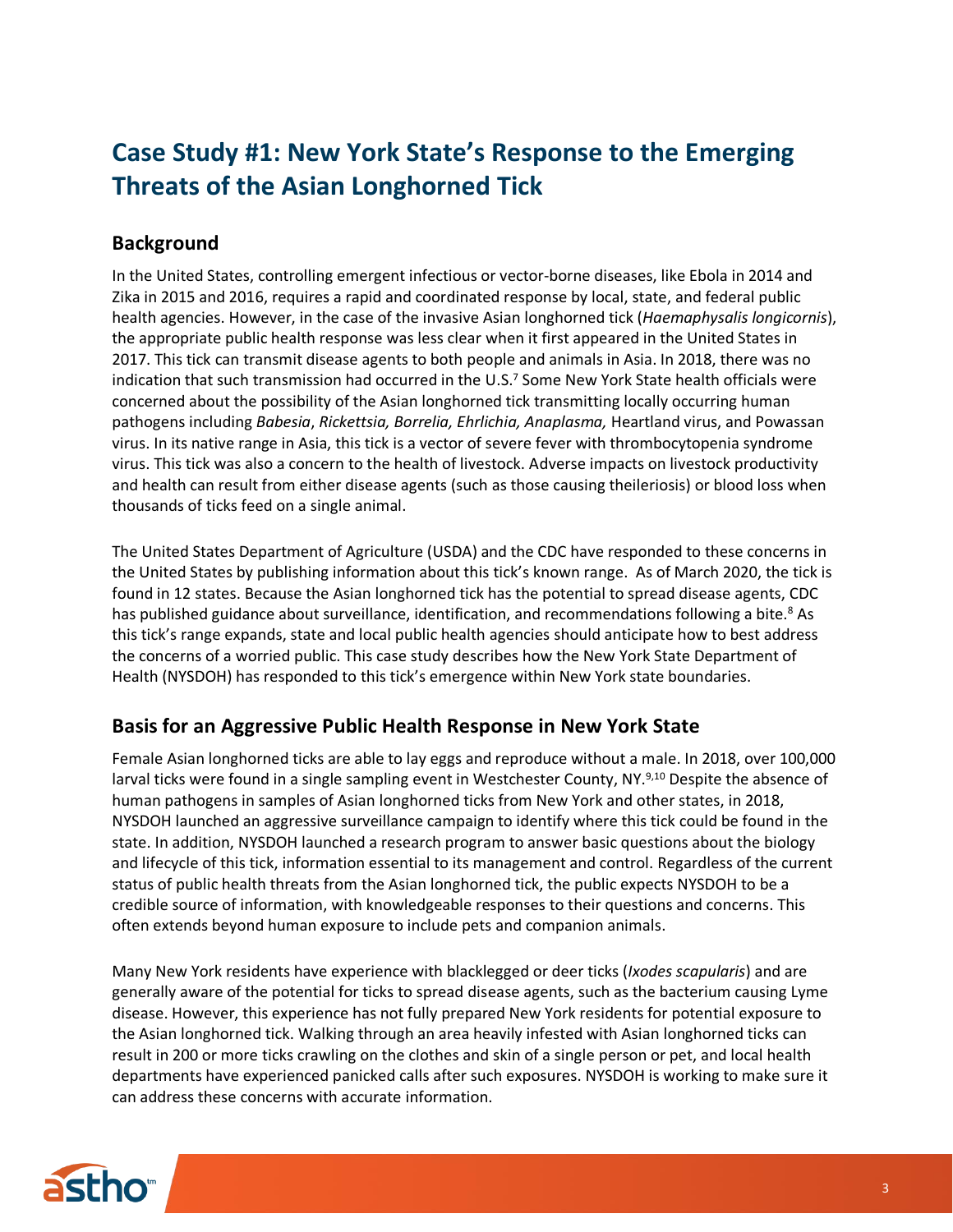#### **Active Surveillance as the Foundation**

NYSDOH supports an active tick surveillance program.<sup>11</sup> Prior to the emergence of the Asian longhorned tick, reporting of the findings from this program focused on the blacklegged tick and the presence of pathogens that cause Lyme disease and Powassan encephalitis.

Approximately 30 species of ticks are found in New York state. Ten species commonly bite people and four of these have the potential to spread disease agents. The active surveillance program has monitored ticks across the state since 2008 using standardized dragging or flagging surveys.<sup>12</sup> This sampling method involves dragging a cloth that is 1 square meter in size across the ground or flagging the cloth across low brush and vegetation. Ticks are counted and collected from the cloth, sorted by species and life stage, and placed in vials for processing and testing for pathogens by NYSDOH Arbovirus Laboratories.

NYSDOH's active tick surveillance routinely monitors 100 to 150 sites twice each year and includes every county in New York. Some locations are sampled annually, while others are sampled on a rotation of every two to five years. Monitoring at different times of the year allows experts to sample ticks at different life stages. The May-September surveillance samples nymphs, while October-December surveillance primarily captures adults. Protocols require each site visit to drag or flag a minimum of 1,000 square meters and collect at least 50 ticks, which may require sampling an area much larger than 1,000 square meters. Typically, the program collects approximately 15,000 ticks each year.

After the emergence of the Asian longhorned tick the program added approximately 25 new surveillance sites and increased the sampling frequency at some sites. In 2018, these sites were monitored twice weekly from July until late November. This expanded surveillance helped document the tick's life cycle and how its population density and life stages changes over time. Over 126,000 Asian longhorned ticks were collected as a result of this expanded surveillance.

Archived tick samples from collections in other states indicated that the tick may have been present in the United States as early as 2010. However, no Asian longhorned ticks were found in archived tick collections from New York. Currently, the Asian longhorned tick in New York appears to be confined to areas in and around New York City, distant from where most livestock are raised. The tick has been found on people, domestic animals (dogs), and wildlife, especially deer.

Within a year of finding the first Asian longhorned tick in New York, approximately 350 Asian longhorned ticks were tested for the presence of more than 10 human and veterinary pathogens, no pathogens were found. This testing was conducted through the collaboration between the NYSDOH, New York State Department of Agriculture and Markets, and Cornell University College of Veterinary Medicine.

#### **Passive Surveillance**

Because testing ticks for pathogens has limited use in medical case management, NYSDOH decided to discontinue providing tick identification and testing services to New York state residents.

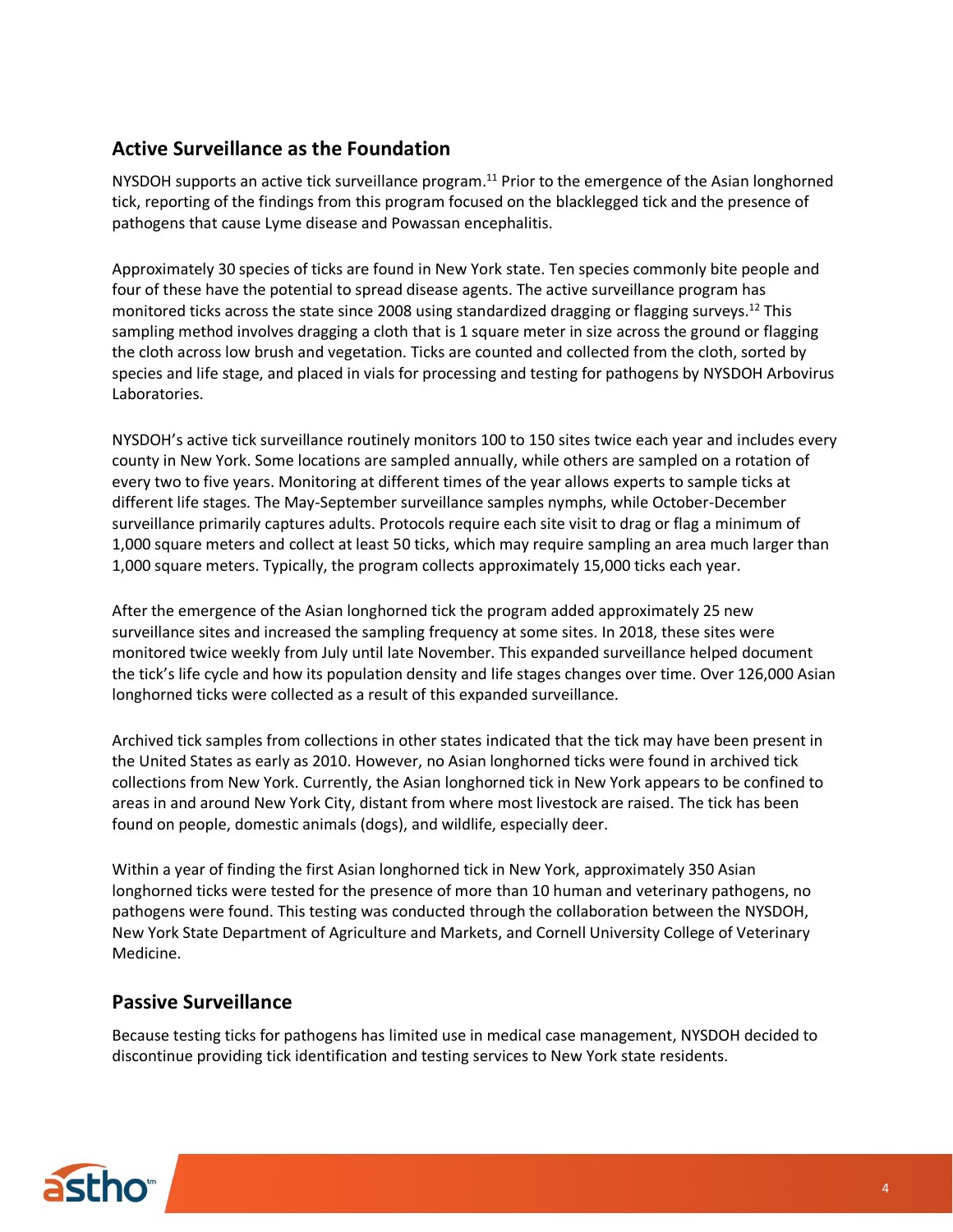Tick identification services are available at some local New York health departments (e.g., Orange County), and Cornell Cooperative Extension service has created a tick identification smartphone app, which can be used for passive surveillance.<sup>13</sup> The Animal Health Diagnostic Center at Cornell University also provides tick identification and testing services to veterinarians.

# **Using Active Surveillance Data to Inform Prevention and Control of the Asian Longhorned Tick**

Surveillance data are used to map the Asian longhorned tick's distribution and estimate tick population. These data are the basis for informing residents of their risk of encountering this tick; for understanding this tick's biology and lifecycle; and for developing effective strategies for preventing tick bites and controlling potential disease threats. Surveillance data point to important differences between this tick and other human biting ticks, like the blacklegged tick. Therefore, guidance concerning avoiding blacklegged tick bites while hiking ("stay in the center of trails") and home landscaping ("tick habitat is confined to the edge of lawns") may be inappropriate for the Asian longhorned tick.

Research studies are still needed to collect information concerning this tick's behavior, which can be used to develop effective strategies for controlling its spread and preventing tick bites. For example, as part of its efforts to control blacklegged ticks, the NYSDOH is testing strategies aimed at mice, a blacklegged tick host. Information is lacking on whether mice are important hosts for the Asian longhorned tick. NYSDOH is planning studies to collect information on this and other questions, including:

- What is the seasonal activity of *H. longicornis*?
- What are the tick's stage-specific hosts? Are mice important?
- Can the tick's stage-specific habitat preferences be defined?
- Are these ticks biting people?
- What are these ticks infected with? What can they transmit?
- What is the best way to conduct surveillance for these ticks? Drag sampling? Host trapping?
- How does overwintering, temperature, or humidity impact this tick and its seeking of hosts?
- What methods or strategies are effective for preventing Asian longhorned tick bites and controlling infestations?

#### **Information for States Developing a Response to the Asian Longhorned Tick**

Surveillance data provide the foundation for informed responses, and New York is one of the few states that conducts active tick surveillance. Passive surveillance (i.e., tracking information on ticks collected by members of the public for identification purposes) can also provide useful data. Important partners in this effort can include agricultural cooperative extension programs, local health departments, universities, veterinarians, and healthcare providers. For those states in the Northeast, the Northeast Regional Center for Excellence in Vector-Borne Diseases can be a helpful resource.<sup>14</sup> Some nongovernmental organizations, such as the Tick Encounter Resource Center (https://tickencounter.org/about), provide tick identification services nationwide.<sup>15</sup> Vermont has created a passive surveillance system that relies on crowdsourcing to report tick findings.<sup>16</sup>

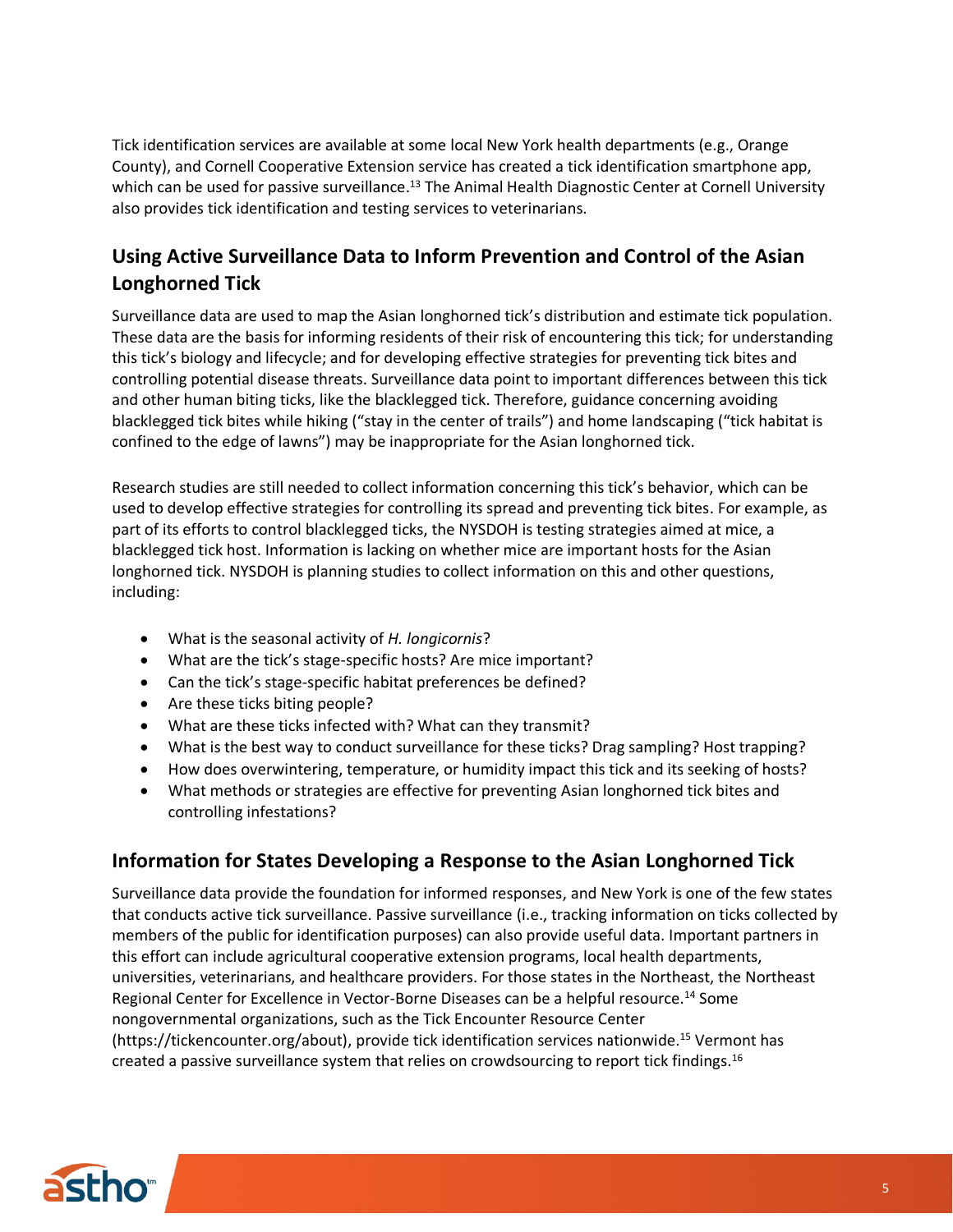ASTHO provides guidance to states on creating vector control plans and communicating about vectorborne disease risks.<sup>17,18</sup> Although these documents were created to address mosquitoes, the information on public engagement and planning is relevant to strategies for tick control. State health departments may want to consider modifying existing vector control plans or creating a new vector control plan that includes steps for responding to the finding of the Asian longhorned tick in your state. Stakeholders from both human and animal health sectors, as well as federal partners like CDC and USDA, can assist in this process. USDA and CDC are actively developing and updating guidance concerning the emergence of the Asian longhorned tick and its potential threat to public health.

# **Case Study #2: Maine's Use of Environmental Public Health Tracking and Geographical Information Systems Applications to Enhance Public Access to Tick-borne Disease Surveillance Data**

#### **Background**

CDC's National Environmental Public Health Tracking Network brings together health and environmental data from national, state, and city sources. CDC provides funds to 25 states and one city to develop tracking programs where grantees submit data measures on environments and hazards, health effects, and population health to the national tracking network. 19,20,21,22 Programs develop individual data portals to present these nationally consistent measures as well as unique data relevant to their communities. This case study features the Maine Tracking Network and geographical information systems (GIS) applications for displaying and disseminating data on three tick-borne diseases: Lyme disease, anaplasmosis, and babesiosis.

CDC first highlighted the Maine Tracking Network's Lyme disease data in 2014 as a Tracking Network success story. <sup>23</sup> The web-based data portal expanded in 2018 to include data on other tick-borne diseases, including data in near real-time and tracking weekly tick-related emergency department visits.

#### **Surveillance of Ticks and Tick-Borne Diseases in the Maine**

The number of new cases of tick-borne disease in Maine has increased dramatically over the past two decades. Maine's incidence of Lyme disease, anaplasmosis, and babesiosis are some of the highest in the United States. In Maine, anaplasmosis, babesiosis, and Lyme disease are all reportable diseases. Maine Centers for Disease Control and Prevention (Maine CDC), a division of the Maine Department of Health and Human Services, conducts case management follow-up in response to all case reports of these tick-borne diseases. For a report of anaplasmosis and babesiosis, Maine CDC contacts the individual's healthcare providers to verify symptoms and will conduct patient follow-up as needed. In

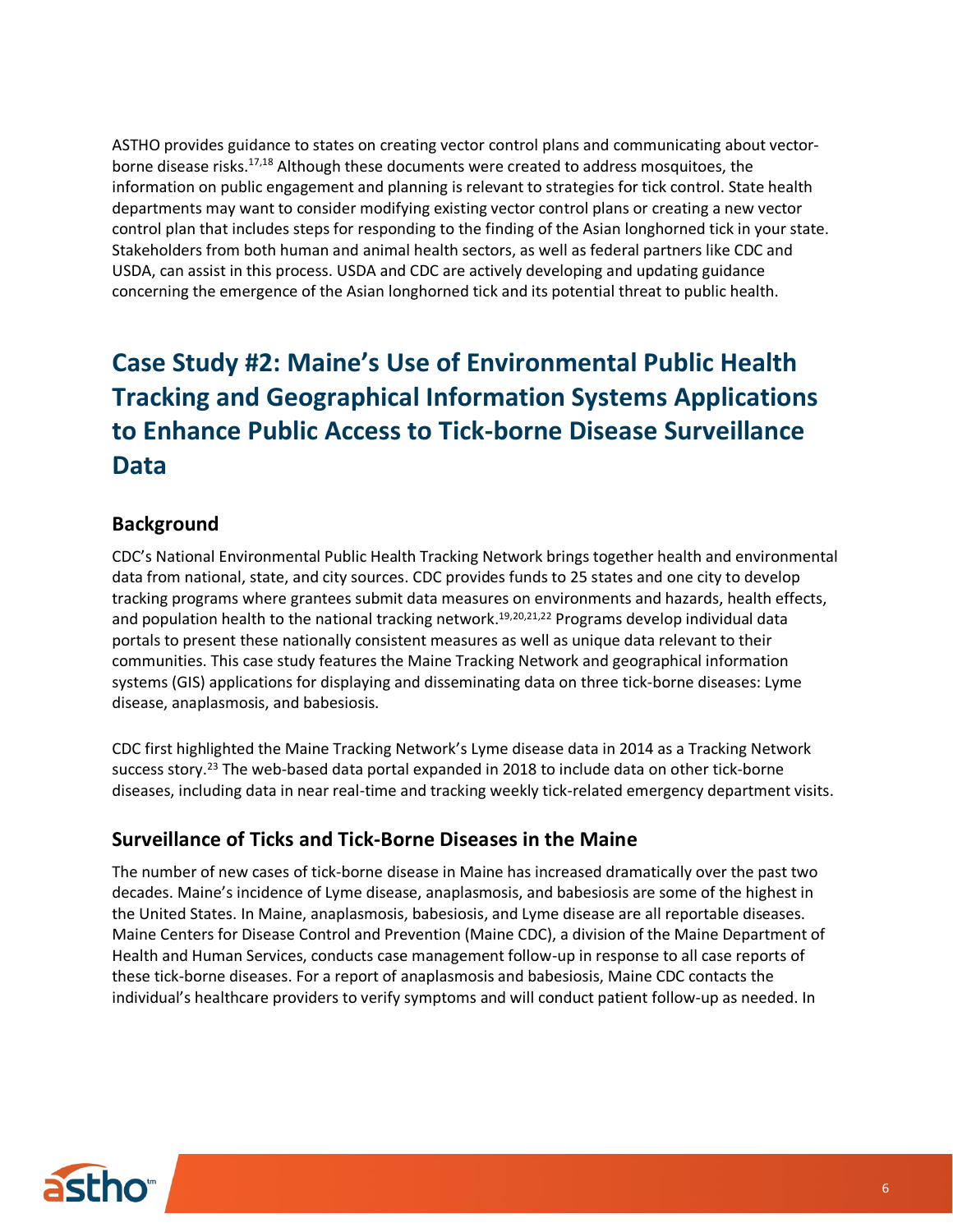response to reports of Lyme disease, Maine CDC sends the patient's healthcare provider a case report form to obtain data on symptoms and onset date.

Cases are defined based on symptoms and laboratory information per the Council of State and Territorial Epidemiologists case definitions, and are classified as either confirmed, probable, suspect, or not a case. Case definitions are subject to change over time.<sup>24</sup> Maine CDC enters case data into the National Electronic Disease Surveillance System Base System and creates a view that the tracking network can access. The Maine Tracking Network then processes and displays the data.

In addition to case reports of disease, Maine CDC conducts syndromic surveillance by tracking the symptoms of people who visit emergency departments because of tick bites. Data from 2017 show that, at the peak of a busy season, suspected tick exposures can



**Figure 2**. Number of [blacklegged](https://gateway.maine.gov/cognos/cgi-bin/cognosisapi.dll?b_action=cognosViewer&ui.action=run&ui.object=%2fcontent%2ffolder%5b%40name%3d%27CDC%20EOHP%20EPHT%20AVR%27%5d%2freportView%5b%40name%3d%27Maine%20Environmental%20Public%20Health%20Tracking%20%28EPHT%29%20Network%20-%20Public%20Data%20Portal%27%5d&cv.header=false&cv.toolbar=false) tick [submissions](https://gateway.maine.gov/cognos/cgi-bin/cognosisapi.dll?b_action=cognosViewer&ui.action=run&ui.object=%2fcontent%2ffolder%5b%40name%3d%27CDC%20EOHP%20EPHT%20AVR%27%5d%2freportView%5b%40name%3d%27Maine%20Environmental%20Public%20Health%20Tracking%20%28EPHT%29%20Network%20-%20Public%20Data%20Portal%27%5d&cv.header=false&cv.toolbar=false) by town, Maine, 1989-2013.

prompt more than 100 emergency department visits per day statewide.<sup>25</sup> In general, rates of tickrelated emergency department visits reliably show the seasonal pattern of tick-borne diseases in Maine.

In 1989, Maine Medical Research Institute's Vector-borne Disease Laboratory launched a program to support passive tick surveillance. Through the program, people bitten by a tick could remove the tick and send it to the lab for identification. The lab also collected information on the date and location of the bite and the age and gender of the person bitten. Information on the submitted ticks appears on the Maine Tracking Network and shows how the blacklegged or deer tick (*Ixodes scapularis)* range has expanded within Maine. In 2014, the University of Maine Cooperative Extension Service took over this tick identification service, and Maine CDC is also planning to update the maps to include data from its submission program.

## **Maine's Collaborative Approach to Tick-Borne Disease**

Maine CDC uses a collaborative approach to tracking and sharing state tick-borne disease data. It collects tick-borne disease data through support from CDC's Epidemiology and Laboratory Capacity Cooperative Agreement. Epidemiologists funded through this Cooperative Agreement collect, clean, and analyze the data, which can then be made available to other programs or public health and community partners.

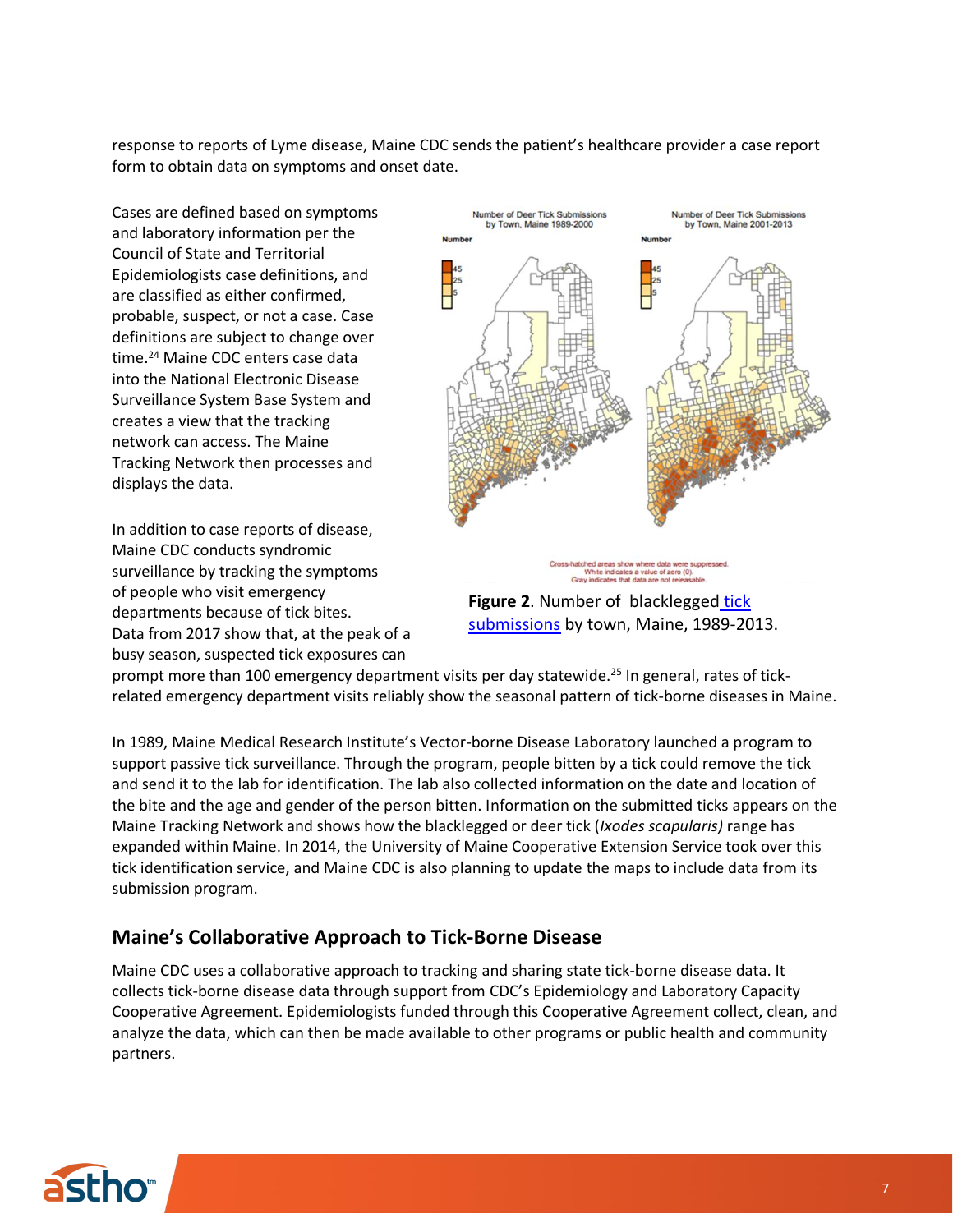In 2010, Maine had the opportunity to work with a new program funded by CDC's Climate-Ready States and Cities Initiative. Through this initiative, CDC promotes the use of the five-step Building Resilience Against Climate Effects (BRACE) framework to help communities identify likely climate impacts, potential health effects associated with these impacts, and their most at-risk populations and locations.<sup>26</sup> The BRACE framework then helped states develop and implement health adaptation plans and address gaps in critical public health functions and services. Maine's climate-related health impacts of greatest concern include tick-borne disease. The range and population densities of the blacklegged

tick, which can transmit the pathogens that cause anaplasmosis, babesiosis, and Lyme disease, are expected to expand under conditions of increasing temperature and humidity.

In 2009, Maine CDC launched the Maine Tracking Network data portal with just a few topics. In 2012, Maine CDC added data on Lyme disease to the data portal as a result of frequent tick-borne disease data requests from the general public, communities, and the media, and to raise awareness of the threat of tick-borne disease. Maine has since expanded the portal's tables and maps to include townlevel data for anaplasmosis, babesiosis, and Lyme disease, as well as near real-time data for all three tick-borne diseases. Users can also track trends and view data by age group and sex. The interactive interface allows users to generate thousands of combinations of tables,





charts, and map displays, and output to PDF or Excel formats if desired.

In 2018, the data portal's tick-borne disease site received over 13,000-page views and 3,000 user sessions, greatly reducing Maine CDC staff's need to manually respond to data requests.<sup>27</sup> Maine CDC hopes that the portal has allowed the public to see the scope of the problem and helped Maine state and local officials make informed policy decisions.

#### **The Power of Geographic Information System Mapping and Tracking Network Reports**

Geographical Information System tools enhance the use of Maine Tracking Network data. Maps allow side-by-side visual comparison. Figure 3, which compares rates of anaplasmosis and babesiosis, clearly shows the lower babesiosis burden, particularly in the Midcoastal region. These maps also reveal that

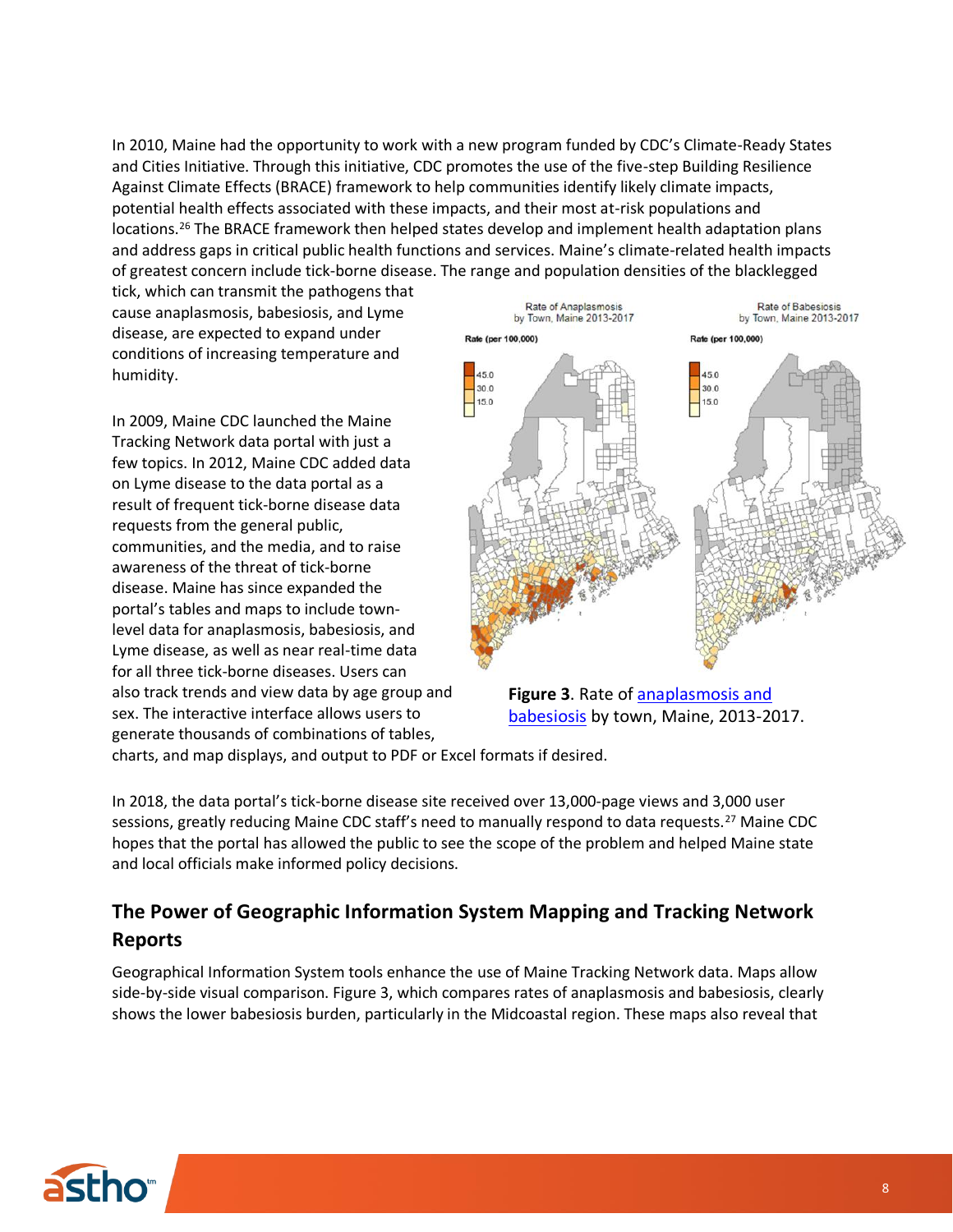the geographic spread of anaplasmosis and babesiosis is following the trend that Lyme disease set a decade ago.

In Figure 4, Lyme disease rates are much higher than for anaplasmosis or babesiosis. (Note that these



**Figure 4.** Cases of [Lyme disease](https://gateway.maine.gov/cognos/cgi-bin/cognosisapi.dll?b_action=cognosViewer&ui.action=run&ui.object=%2fcontent%2ffolder%5b%40name%3d%27CDC%20EOHP%20EPHT%20AVR%27%5d%2freportView%5b%40name%3d%27Maine%20Environmental%20Public%20Health%20Tracking%20%28EPHT%29%20Network%20-%20Public%20Data%20Portal%27%5d&cv.header=false&cv.toolbar=false) by Maine county. Some towns have had incidence rates of as high as 3,000 cases per 100,000.

real time maps were generated in the spring when disease transmission is low compared to summer and fall rates.)

# **Challenges**

Maine's high incidence rates of tick-borne disease result in hundreds of case reports each year, representing a significant burden on those responsible for managing the data. For example, in 2018, Maine CDC followed up on nearly 4,000 reports of vector-borne diseases, of which nearly 2,000 met a confirmed or probable case status.

The Maine CDC found that the

initial cleaning and formatting data for the Maine Tracking Network was time intensive. As a result, Maine CDC developed coding that could greatly simplify the process for subsequent years. However, applying Maine CDC's privacy policy and determining which data should be excluded remain manual processes that are complicated and time consuming.

Despite the remaining challenges, creating an innovative system for reporting tick-borne diseases and tick-related emergency department visits presented many challenges, but Maine CDC was successful in developing a near-real time reporting system. Building an entirely new data display took over a year but resulted in users being able to access the data they needed without assistance from Maine CDC staff.

The challenges in handling the disease reports also affect the near real-time dashboard. The resulting delay means that case counts and rates may be artificially low until Maine CDC staff complete case classification. This delay in reporting cases complicates data interpretation. However, Maine CDC believes that maintaining near real-time reporting relieves staff time that would be devoted to filling data requests and allows the public and state and local officials in Maine to make informed policy decisions.

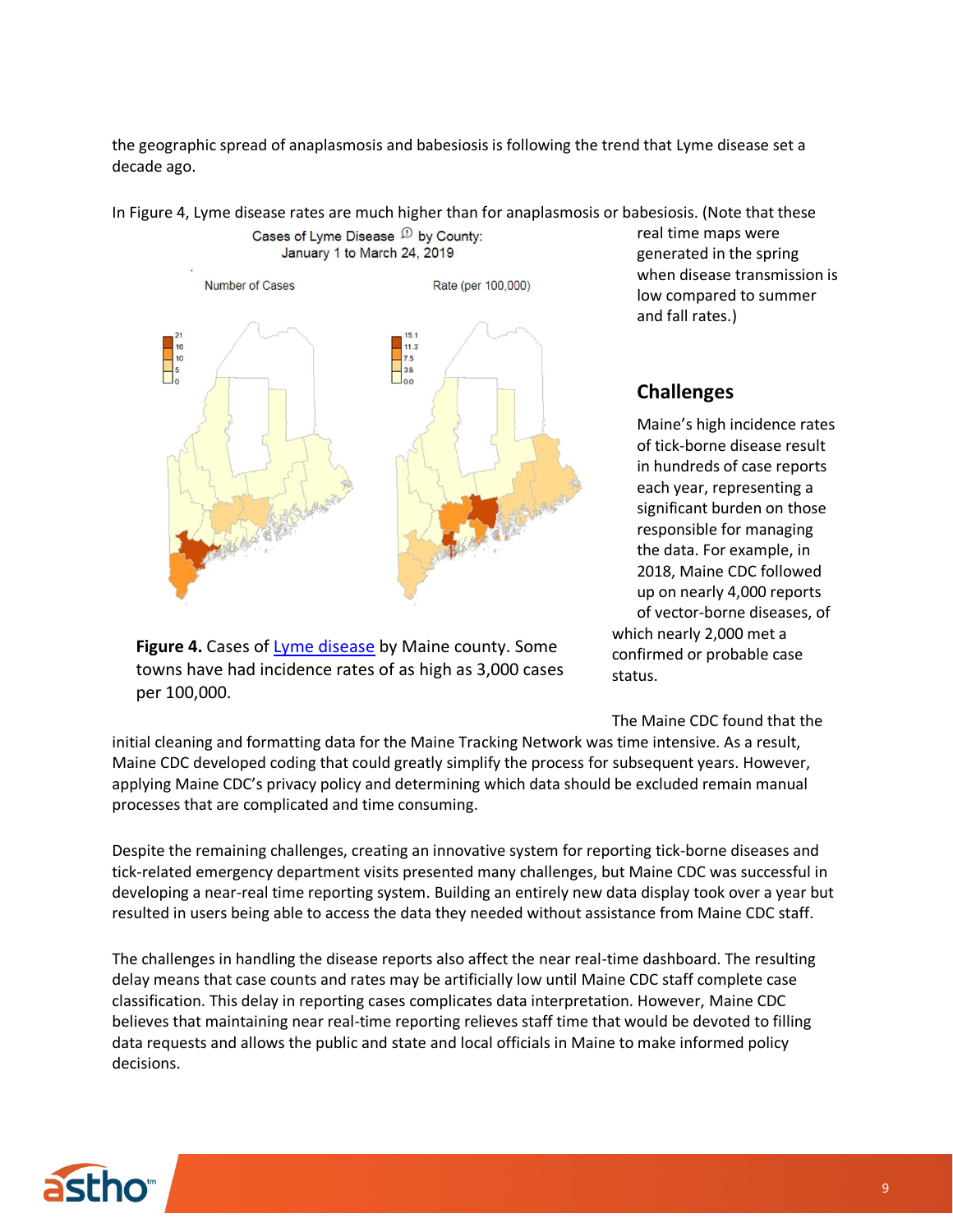# **Applications Informing Tick-bite Prevention and Tick Control Efforts**

Strategies for preventing tick-borne disease include raising public awareness of the risk of tick-borne diseases, educating the public about ways to reduce exposures to ticks, and promoting the need to check for ticks and detect tick bites early. Public outreach campaigns that promote these strategies include links to the tracking portal's web page on tick-borne disease, which received over 13,000 visits in 2018.<sup>28</sup> Local governments are exploring other tick control strategies, such as culling deer populations. Maine's Department of Inland Fisheries and Wildlife used the Maine Tracking Network portal to access the data needed to develop the department's big game management 10-year strategy, particularly for recommendations regarding white-tailed deer.<sup>29</sup>

ASTHO supports vector control efforts through several capacity building opportunities. ASTHO's Environmental Public Health Tracking Fellowship Program, developed in partnership with CDC and with support from Esri, offers health agencies that are not funded by CDC's Tracking Program with the opportunity to conduct pilot projects on environmental health issues of importance to their communities, receive mentorship from current CDC grantees, and become familiar with CDC standards and resources for environmental public health tracking.<sup>30</sup> Through the program, ASTHO also offers GIS training workshops, with a focus on vector-borne disease applications, for states that require assistance. Since 2009, this peer-to-peer fellowship program has supported 43 projects across 26 state, local, and territorial health departments, of which six became CDC grantee states.

#### **Helping Maine Communities to Be Better Informed About Tick-Borne Disease**

The tick-borne disease content area is the most frequently visited domain on the Maine Tracking Network since the site was launched in 2012, confirming the value of this information. Students use the data to help complete Lyme disease-related projects, and the press use the data when writing articles.

Currently, seven states (Connecticut, Iowa, Maine, New Hampshire, Pennsylvania, Utah, and Wisconsin) use the CDC National Tracking Network to manage and disseminate information on Lyme disease. Opportunities exist for other states to use the Maine Tracking Network's approach to reporting on Lyme disease and other tick-borne diseases.

# **Case Study #3: Risk Communication and Public Outreach in California**

## **Background**

State and territorial health officials rely heavily on risk communication activities to inform the public on how to prepare for and react to tick-borne diseases. This case study describes the strategies that the California Department of Public Health (CDPH) uses to improve the public's ability to prevent tick-borne diseases. <sup>31</sup> CDPH's Vector-Borne Disease Section (VBDS) is charged with protecting Californians' health and well-being from zoonotic diseases, including ticks.<sup>32</sup>

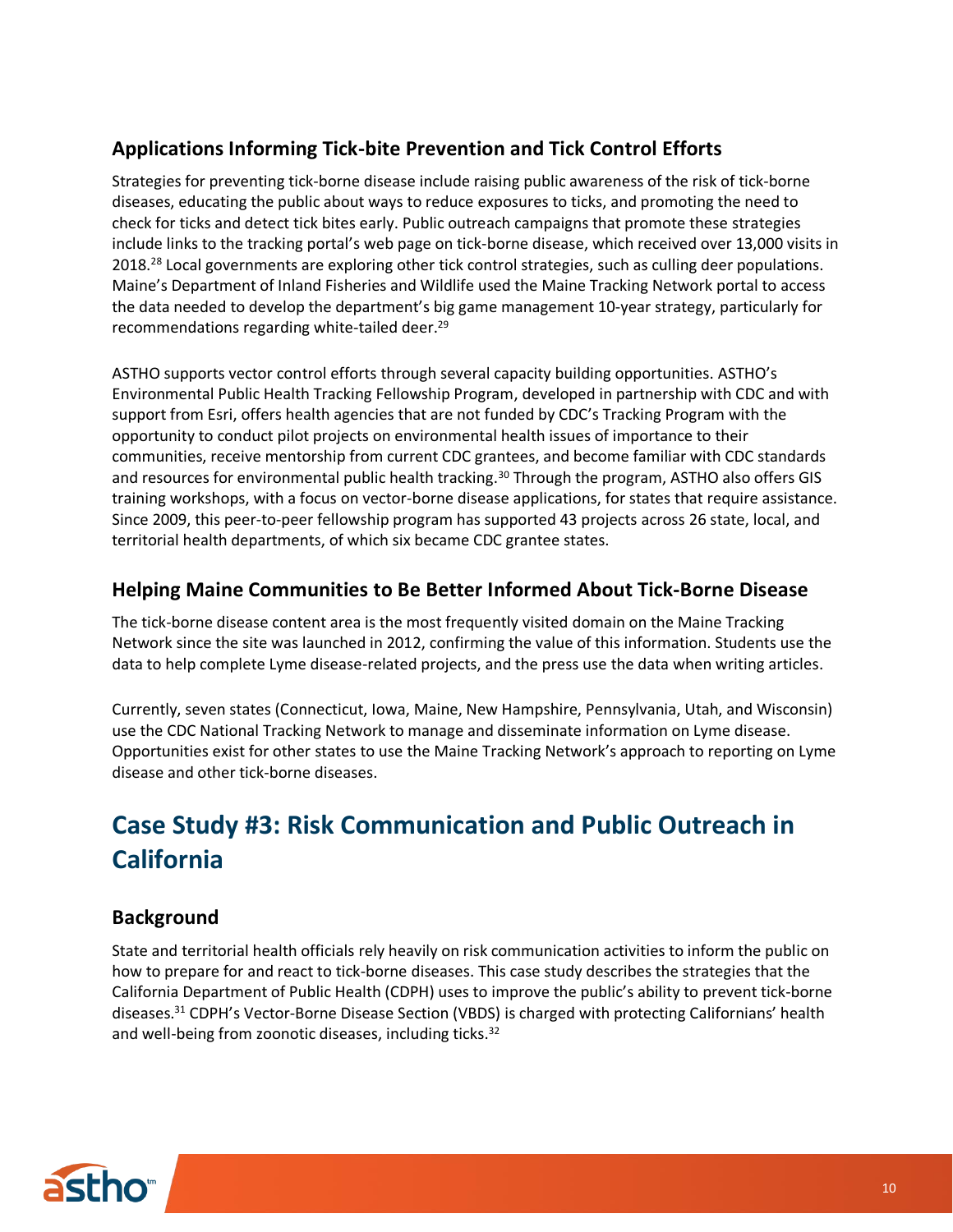#### **Key Messages**

VBDS conducts prevention, surveillance, and control activities for vector-borne diseases, and risk communication plays a role in each of these activities. VBDS' key messages related to preventing tickborne disease fall under three categories:

- 1. **Prevent tick bites**. VBDS has created specific messages for children and workers who are exposed to ticks.
- 2. **Check for tick bites**. VBDS urges individuals to check themselves, family members, and pets for ticks and bites.
- 3. **Remove attached ticks.** VBDS' messaging urges residents to remove ticks right away, following this guidance for proper technique. $33$

In addition, VBDS promotes awareness of where risk of tick exposure is highest, which ticks carry disease agents, and how to identify them.

#### **Disseminating Key Messages**

VBDS' strategies for effective risk communication include making information available to the public on the CDPH website and via social media, and by providing brochures and other materials for distribution at events, local health departments, and recreational areas. In addition, CDPH provides ongoing guidance and training on tick-borne disease risk reduction to local vector control and public health agencies.

Information available on VBDS' [website](https://www.cdph.ca.gov/Programs/CID/DCDC/Pages/VBDS.aspx) includes:

- Public access to surveillance data, including interactive mapping applications.
- Guidance for healthcare providers.
- General information on ticks and tick-borne disease.
- Disease-specific factsheets.
- Multimedia toolkits that target:
	- o Schools and school-aged children
	- o Workplaces where exposure to ticks can occur
- Tick-borne-disease-related reports and other resources.

Social media campaigns include posts on **Facebook**, [Twitter,](https://twitter.com/CAPublicHealth) [YouTube,](https://www.youtube.com/user/CAPublicHealth) and [Instagram.](https://www.instagram.com/capublichealth/?hl=en)

#### **Surveillance and Guidance for Healthcare Providers**

Surveillance data on tick-borne diseases provides the scientific basis for VBDS' informed risk communication and public education and outreach efforts. As part of a statewide vector-borne disease surveillance program, VBDS collects information on reported human cases of tick-borne diseases. CDPH and its partner agencies also collect and test ticks for tick-borne disease pathogens. Public access to data on Lyme disease is facilitated through GIS applications available on CDPH's website.<sup>34,35</sup> [Note: local vector control agencies may have additional tick surveillance data for some locations which do not

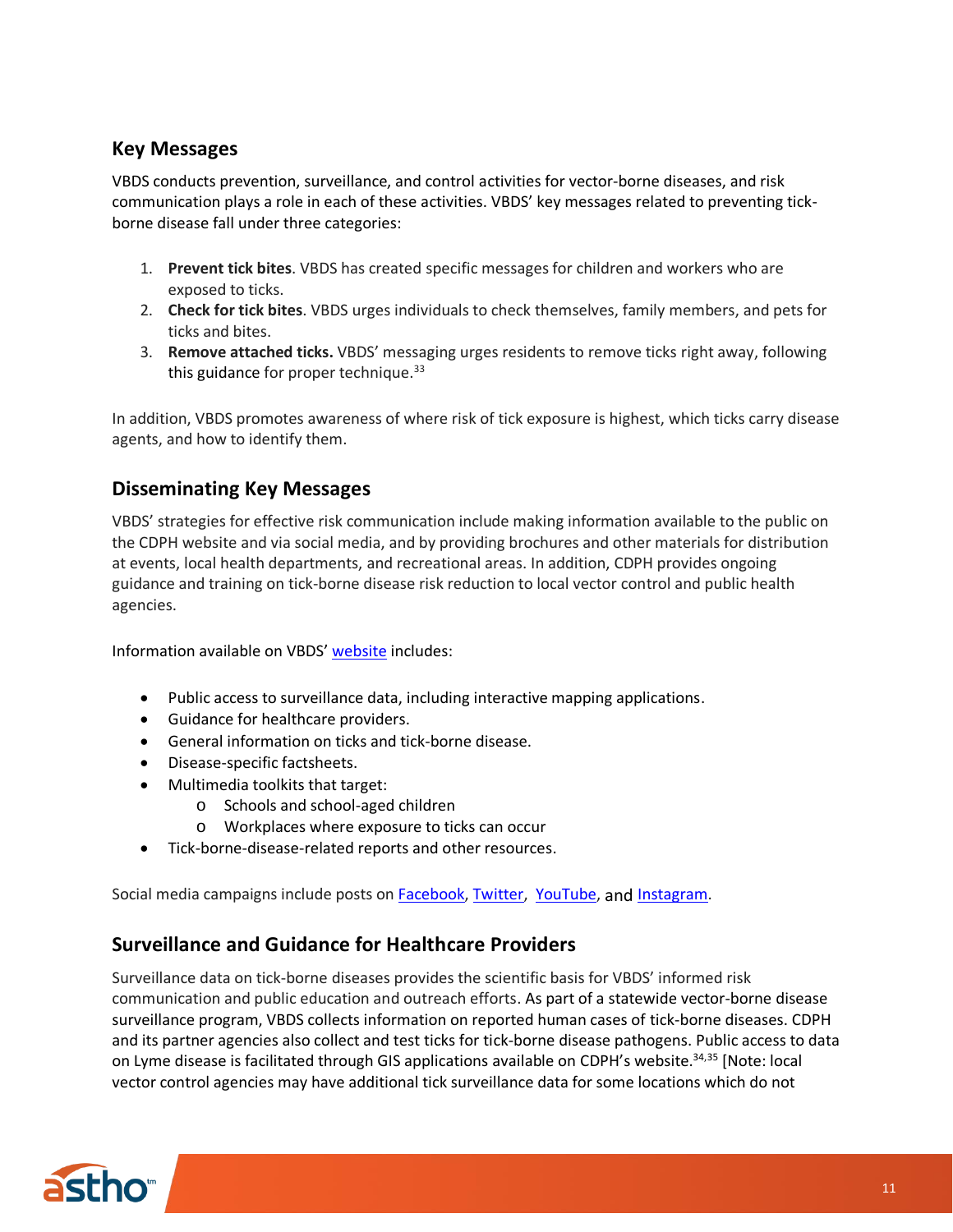appear on the CDPH website]. In California, Western blacklegged ticks (*Ixodes pacificus*) are vectors for *Borrelia burgdorferi,* which causes Lyme disease*,* GIS layers allow mapping data on the following: 36

- **Western Blacklegged Tick Collections and Testing Results**: This layer provides county-level summaries of Western blacklegged tick collections and *Borrelia burgdorferi* testing results from 1985 to 2013. Clicking on the information icon allows individuals to view the details for that county, which include results for the larval, nymphal, and adult tick stages. (Note that nymphal ticks may pose a higher Lyme disease infection risk to humans than adult ticks.) 37
- **Collection Locations, 1985-2013**: This layer shows where Western blacklegged ticks have been collected throughout the state.
- **Lyme Disease Incidence, 2002-2011**: This layer presents the number of confirmed human Lyme disease cases per 100,000 persons each year by county. Clicking on a county allows the reader to view the incidence for that county and a graph of the actual number of confirmed human Lyme disease cases by county of residence between 2002 and 2011.

CDPH creates specific information and targeted guidance for healthcare providers as well. CDPH hopes that these materials not only enlist the healthcare community in disseminating accurate information to the public, but also help build a partnership with the healthcare community upon whom the CDPH depends upon for accurate and timely reporting of tick-borne diseases. Guidance for healthcare providers includes:

- How to safely [remove](https://www.cdph.ca.gov/Programs/CID/DCDC/CDPH%20Document%20Library/HeyDocIveBeenBittenByATick.pdf) ticks.
- [In-depth information](http://westnile.ca.gov/pdfs/EpidemiologyandPreventionofTBDinCA.pdf) on the epidemiology and prevention of tick-borne disease.
- [Guidance for testing](https://www.cdph.ca.gov/Programs/CID/DCDC/CDPH%20Document%20Library/TickTestingQA.pdf) ticks for human pathogens.

#### **Disease-Specific Fact Sheets**

CDPH developed fact sheets specific to seven human infectious diseases caused by ticks in California: anaplasmosis, babesiosis, ehrlichiosis, Lyme disease, spotted fever group rickettsia and Rocky Mountain spotted fever, tick-borne relapsing fever, and tularemia. <sup>38</sup> Additionally, there is a fact sheet for tick paralysis, a condition in which toxins in tick saliva may cause paralysis in humans and animals. This condition resolves after the tick is removed. Each fact sheet describes the causative agents, vectors, symptoms, diagnosis, and treatment of the disease along with prevention guidance, a link to information on the CDC website, and the California guidance manual for healthcare providers.

#### **Toolkits**

VBDS created and packaged materials into toolkits specifically targeted for audiences at schools and workplaces. For schools, the "Don't Let the Ticks Bite!" campaign materials include a PowerPoint presentation, classroom posters, brochures, bookmarks, a curriculum guide, testing/assessment materials, coloring pages, and word search puzzles.<sup>39</sup> The occupational toolkit includes three videos, an information sheet on ticks for outdoor workers, brochures, a poster, and tick ID cards, all available electronically. Hard copies of written materials are available as well, in both English and Spanish. VBDS

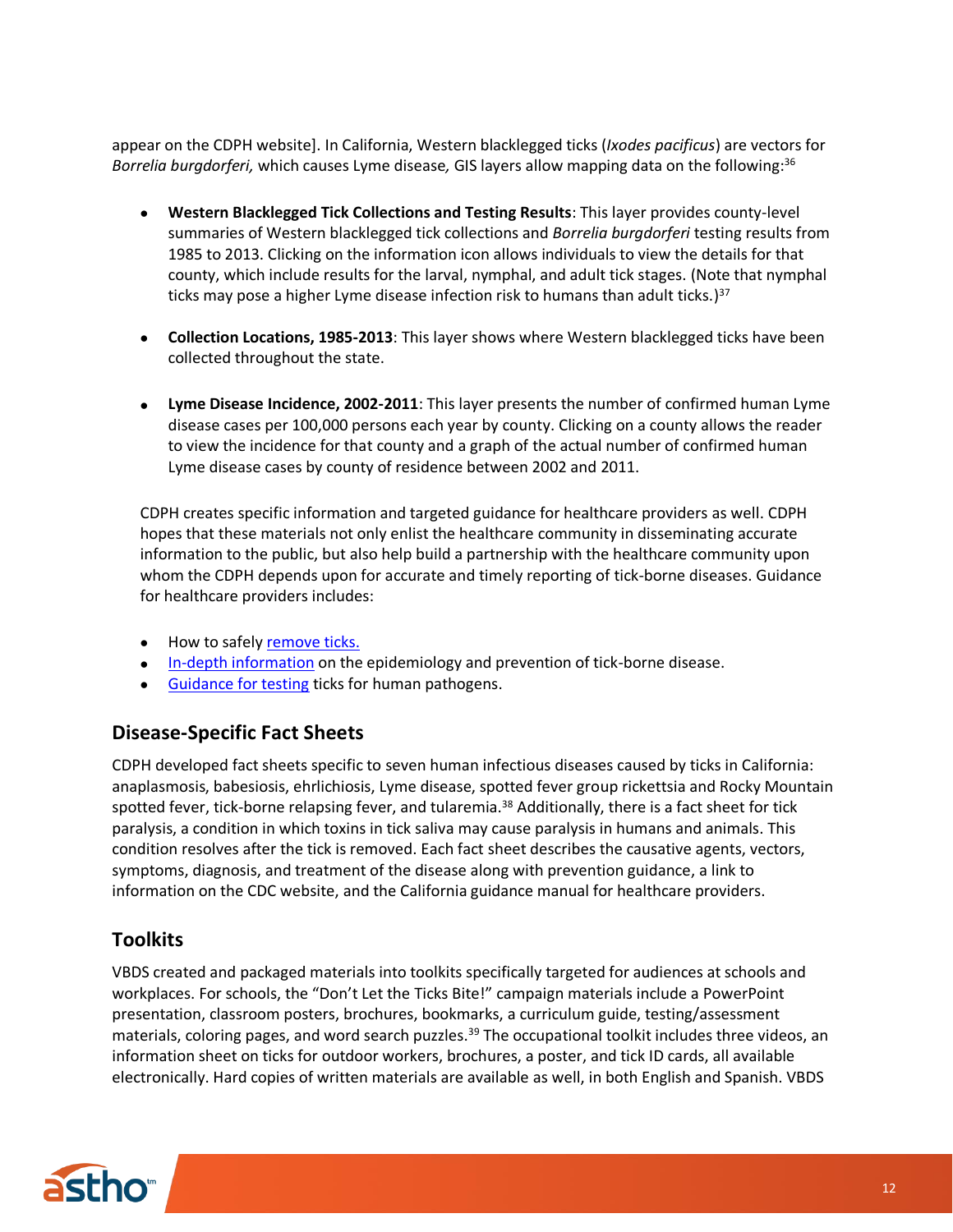also created an insect repellent toolkit, Don't Give Bugs a Biting Chance, which is applicable to both tick and mosquito bite prevention.<sup>40</sup>

#### **Reports and Other Resources**

VBDS maintains lists of publications and VBDS annual reports. 41,42 Each annual report contains a chapter on tick surveillance activities, including surveillance of human cases of tick-borne diseases, disease agents found in ticks, and surveillance of mammals for agents that cause tularemia and tick-borne relapsing fever.

#### **Social Media**

VBDS develops and shares tick-related social media messages on [Facebook,](https://www.facebook.com/CAPublicHealth/) [Twitter,](https://twitter.com/capublichealth?lang=en) [YouTube](https://www.youtube.com/user/CAPublicHealth) , and [Instagram,](https://www.instagram.com/capublichealth/?hl=en) targeting thousands of followers statewide. Key messaging emphasizes tick bite prevention, including proper repellent application, and awareness of tick habitat and life stages. VBDS' major social media messaging coincides with adult and nymphal tick risk periods. Each year around Halloween, VBDS begins sharing social media messages for adult tick awareness in California. Its nymphal tick awareness messaging continues through the spring and early summer.

#### **Partners**

VBDS has shipped thousands of tick-borne disease communications materials to county health departments, vector control agencies, and national forests. The Tick ID Card (in [English](https://www.cdph.ca.gov/Programs/CID/DCDC/CDPH%20Document%20Library/CommonCATicks.pdf) an[d Spanish\)](https://www.cdph.ca.gov/Programs/CID/DCDC/CDPH%20Document%20Library/GarrapatasCom%C3%BAnesdeCalifornia.pdf) continues to be VBDS' most requested tick prevention material.43, <sup>44</sup>

- **USDA Forest Service**. In 1992, VBDS entered into a Challenge Cost-Share Agreement with the Pacific Southwest Region (Region 5) of USDA's Forest Service (found in Chapter 5, pg. 21). <sup>45</sup> The agreement maintains cooperative surveillance and control of vector-borne diseases within the national forests, and through it VBDS staff provide recommendations on risk reduction for tickborne diseases, hantavirus, and plague.
- **Public Health Vector Control Technician certification**. In California, every government agency employee who handles, applies, or supervises the use of any pesticide for public health purposes must obtain CDPH certification. VBDS administers the Public Health Vector Control Technician certification examination in May and November each year to certify agency personnel to control vectors for the health and safety of the public. Vector-borne disease prevention is a key element of the training curriculum. The Mosquito and Vector Control Association of California supports this work. <sup>46</sup> Its mission is to provide quality public information, comprehensive mosquito and vector-borne disease surveillance, training to high professional standards, and effective legislative advocacy on behalf of California mosquito and vector control districts to protect the health of people living and visiting California.

This case study provides just a brief description of VBDS' comprehensive strategies to communicate the risks of tick-borne disease to the public. For more information, see VBDS' [website.](https://www.cdph.ca.gov/Programs/CID/DCDC/Pages/VBDS.aspx)

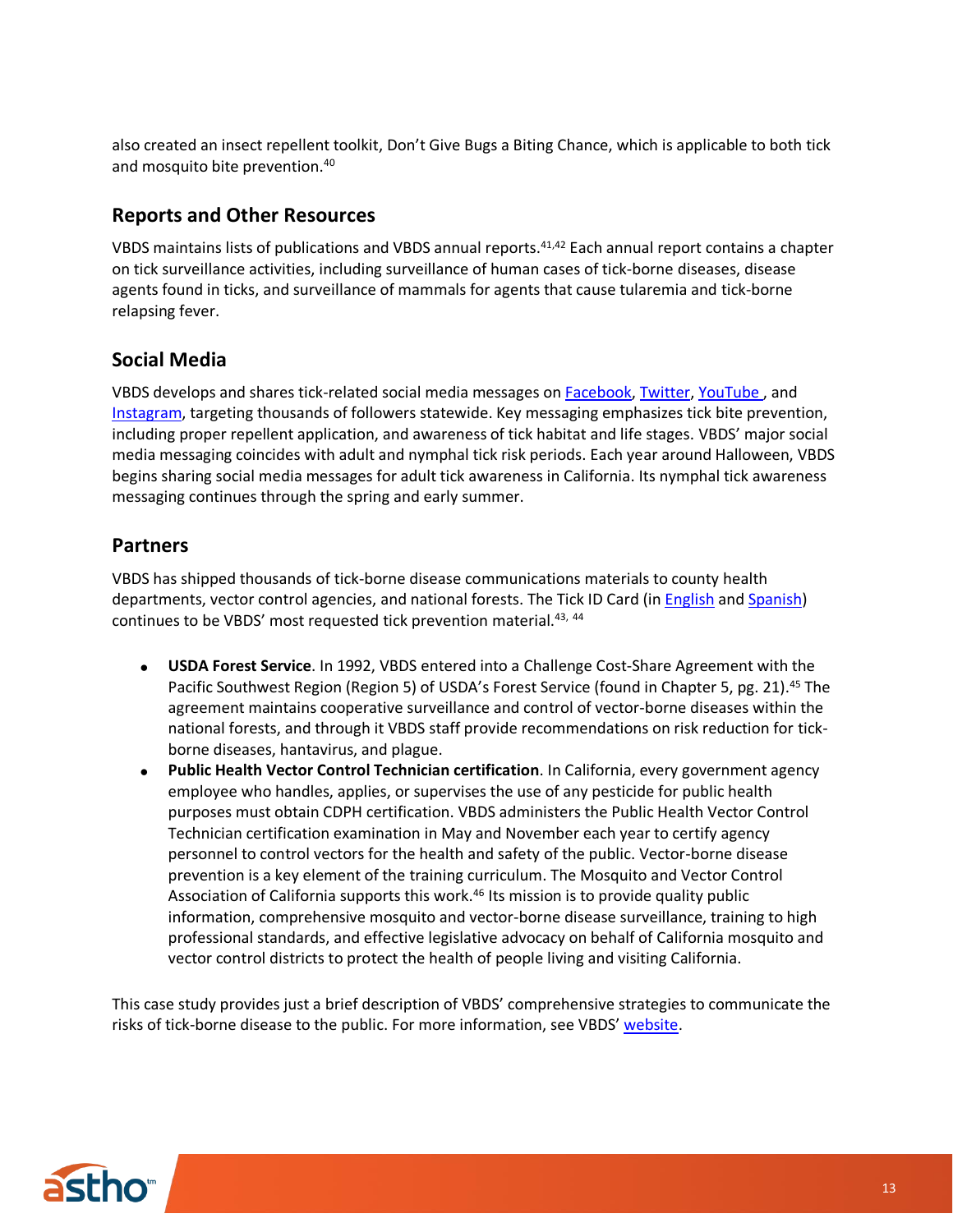# **In Summary**

As shown in Figure 1, there has been a gradual increase in national rates of tick-borne disease since 2004. As ticks expand their ranges to more states, State health departments will need to be prepared for the predicted increase in tick-borne disease. As these case studies highlight, some states are using CDC's Environmental Public Health Tracking Network, GIS mapping, and improved risk communications as tools to prepare and respond to these threats.

ASTHO is grateful for CDC's financial support for this work through CDC Cooperative Agreement OT18-1802, Strengthening Public Health Systems and Services through National Partnerships to Improve and Protect the Nation's Health. ASTHO also thanks the three states who contributed to this report and NAVCO members for their input.



#### **The National Association of Vector-Borne Disease Control Officials**

The National Association of Vector-Borne Disease Control Officials (NAVCO) is an ASTHO affiliate and works with ASTHO to hold routine meetings of the NAVCO membership and to collaborate on ASTHO products. Through this partnership, NAVCO members routinely share information and work together on issues related to ticks, mosquitoes, and other disease vectors.

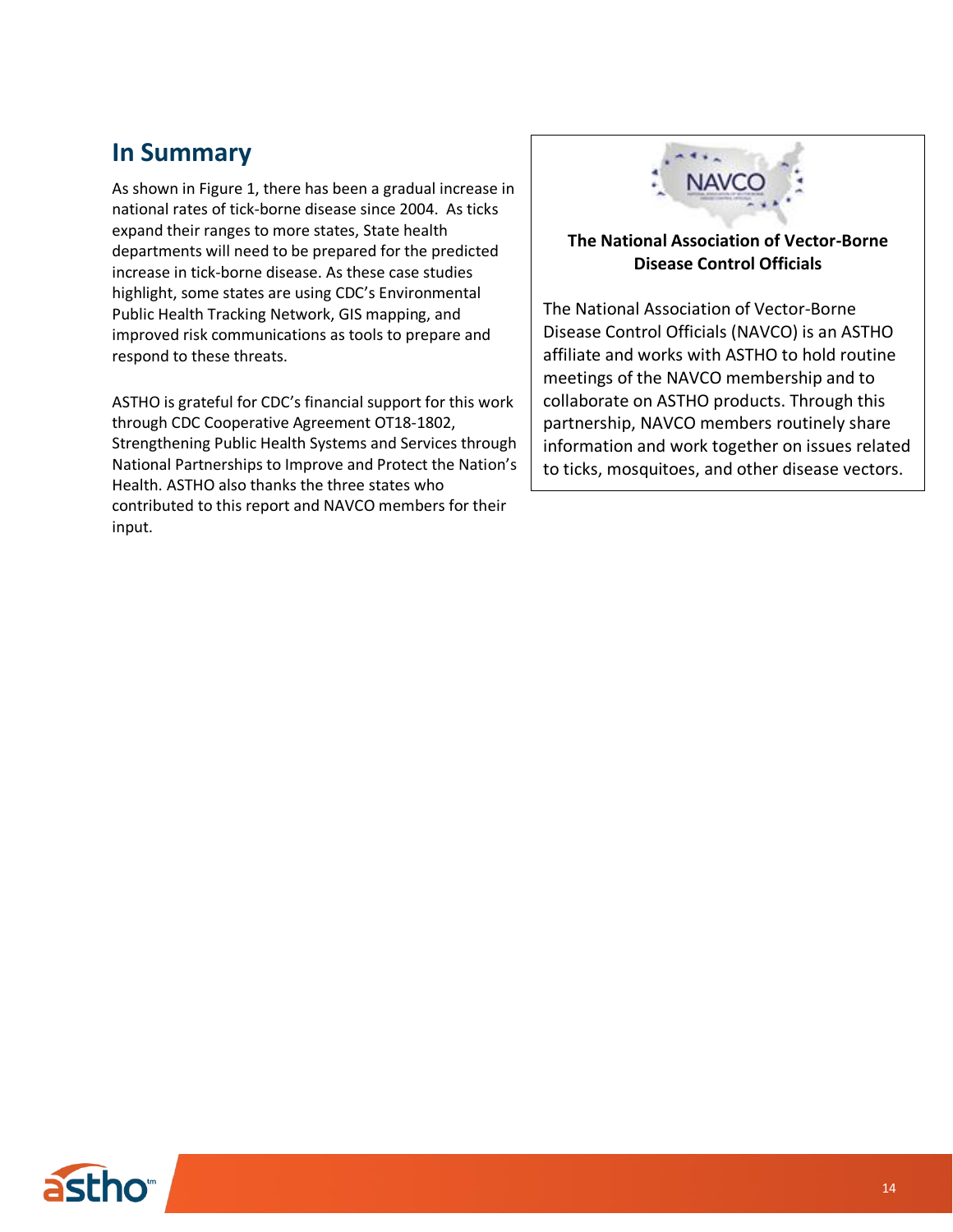<sup>4</sup> ASTHO. "State and Territorial Health Agency Organizational Structures and Partnerships for Mosquito Control Management." Available at [http://www.astho.org/ASTHOReports/State-and-Territorial-Health-Agency-](http://www.astho.org/ASTHOReports/State-and-Territorial-Health-Agency-Organizational-Structures-and-Partnerships-for-Mosquito-Control-Management-Report/)

[Organizational-Structures-and-Partnerships-for-Mosquito-Control-Management-Report/.](http://www.astho.org/ASTHOReports/State-and-Territorial-Health-Agency-Organizational-Structures-and-Partnerships-for-Mosquito-Control-Management-Report/) Accessed 12-10-2019. <sup>5</sup> Paules CI, Marston HD, Bloom ME, *et al*. "Tick-borne Diseases – Confronting a Growing Threat." *The New England Journal of Medicine.* 2018. 379:701-703. Available at [https://www.nejm.org/doi/full/10.1056/NEJMp1807870.](https://www.nejm.org/doi/full/10.1056/NEJMp1807870) Accessed 12-10-2019.

<sup>6</sup> ASTHO. "Analysis of Express Legal Authorities for Mosquito Control in the United States, Washington, D.C., and Puerto Rico." Available at [http://www.astho.org/ASTHOReports/Analysis-of-Express-Legal-Authorities-for-](http://www.astho.org/ASTHOReports/Analysis-of-Express-Legal-Authorities-for-Mosquito-Control-in-the-US-DC-and-PR/10-12-18/)[Mosquito-Control-in-the-US-DC-and-PR/10-12-18/.](http://www.astho.org/ASTHOReports/Analysis-of-Express-Legal-Authorities-for-Mosquito-Control-in-the-US-DC-and-PR/10-12-18/) Accessed 12-10-2019.

<sup>7</sup> Beard CB, Occi J, Bonilla D *et al*. "Multistate Infestation with the Exotic Disease-Vector Tick *Haemaphysalis longicornis*-United States, August 2017-September 2018." *CDC Morbidity and Mortality Weekly Report.* 2018. 67(47);1310–1313. Available at

[https://www.cdc.gov/mmwr/volumes/67/wr/mm6747a3.htm?s\\_cid=mm6747a3\\_w.](https://www.cdc.gov/mmwr/volumes/67/wr/mm6747a3.htm?s_cid=mm6747a3_w) Accessed 12-10-2019. <sup>8</sup> CDC. "What you need to know about Asian longhorned ticks-a new tick in the United States." Available at [https://www.cdc.gov/ticks/pdfs/AsianLonghornedTick-P.pdf.](https://www.cdc.gov/ticks/pdfs/AsianLonghornedTick-P.pdf) Accessed 12-10-2019.

<sup>9</sup> Falco R. "The Asian Longhorned Tick in NYS: Current Status and Implications for the Future." Presented at a Northeast Regional Center for Excellence in Vector-Borne Disease's webinar. 2018. Available at [http://neregionalvectorcenter.com/h-longicornis-webinar.](http://neregionalvectorcenter.com/h-longicornis-webinar) Accessed 12-10-2019.  $10$  Ibid

<sup>11</sup> New York State Department of Health. "Ticks and Tick-borne Disease in New York State." Available at [https://www.health.ny.gov/diseases/communicable/lyme/working\\_group/docs/ticks\\_and\\_tick](https://www.health.ny.gov/diseases/communicable/lyme/working_group/docs/ticks_and_tick-borne_disease_in_nys.pdf)[borne\\_disease\\_in\\_nys.pdf.](https://www.health.ny.gov/diseases/communicable/lyme/working_group/docs/ticks_and_tick-borne_disease_in_nys.pdf) Accessed 12-10-2019.

<sup>12</sup> Aliota MT, Dupuis AP 2nd, Wilczek MP, *et al*. "The prevalence of zoonotic tick-borne pathogens in *Ixodes scapularis* collected in the Hudson Valley, New York State." *Vector Borne and Zoonotic Diseases*. 2014. 14(4): 245- 250. Available from Larchmont, NY. Available a[t https://www.ncbi.nlm.nih.gov/pubmed/24689680.](https://www.ncbi.nlm.nih.gov/pubmed/24689680) Accessed 12- 10-2019.

<sup>13</sup> "The Tick App." Available at [https://thetickapp.org/.](https://thetickapp.org/) Accessed 12-10-2019.

<sup>14</sup> Northeast Regional Center for Excellence in Vector-Borne Diseases. "Asian Longhorned Tick" Available at [http://neregionalvectorcenter.com/asian-longhorned-tick.](http://neregionalvectorcenter.com/asian-longhorned-tick) Accessed 12-10-2019.

<sup>15</sup> The University of Rhode Island. "Tick Encounter." Available at [https://tickencounter.org/.](https://tickencounter.org/) Accessed 12-10-2019. <sup>16</sup> Vermont Department of Health. "Tracking Ticks in Vermont." Available at

[https://www.healthvermont.gov/tracking/tick-tracker.](https://www.healthvermont.gov/tracking/tick-tracker) Accessed 12-10-2019.

<sup>17</sup> ASTHO. "Public Health Confronts the Mosquito." Available at [https://www.astho.org/ASTHOReports/Public-](https://www.astho.org/ASTHOReports/Public-Health-Confronts-the-Mosquito/05-21-19/)[Health-Confronts-the-Mosquito/05-21-19/.](https://www.astho.org/ASTHOReports/Public-Health-Confronts-the-Mosquito/05-21-19/) Accessed 12-10-2019.

<sup>18</sup> ASTHO. "Effectively Communication About Mosquito Control: A Guide for Mosquito Control Partners, 2<sup>nd</sup> Edition." Available at [https://www.astho.org/ASTHOReports/Effectively-Communicating-About-Mosquito-Control](https://www.astho.org/ASTHOReports/Effectively-Communicating-About-Mosquito-Control-a-Guide-for-Mosquito-Control-Partners/10-30-18/)[a-Guide-for-Mosquito-Control-Partners/10-30-18/.](https://www.astho.org/ASTHOReports/Effectively-Communicating-About-Mosquito-Control-a-Guide-for-Mosquito-Control-Partners/10-30-18/) Accessed 12-10-2019.

<sup>19</sup> CDC. "State and Local Tracking Programs." Available at [https://ephtracking.cdc.gov/showStateTracking.action.](https://ephtracking.cdc.gov/showStateTracking.action) Accessed 12-10-2019.

<sup>20</sup> CDC. "Environments." Available at [https://ephtracking.cdc.gov/showRiskLandingSolution.action.](https://ephtracking.cdc.gov/showRiskLandingSolution.action) Accessed 12- 10-2019.

<sup>21</sup> CDC. "Health Effects." Available at [https://ephtracking.cdc.gov/showHealthEffects.](https://ephtracking.cdc.gov/showHealthEffects) Accessed 12-10-2019.

<sup>22</sup> CDC. "Population Health." Available at [https://ephtracking.cdc.gov/showPopulationData.](https://ephtracking.cdc.gov/showPopulationData) Accessed 12-10-2019.



<sup>1</sup> Rosenberg R, Lindsey NP, Fischer M, *et al*. "*Vital Signs*: Trends in Reported Vector-borne Disease Cases – United States and Territories, 2004-2016." *CDC Morbidity and Mortality Weekly Report.* 2018. 67(17);496–501. Available a[t https://www.cdc.gov/mmwr/volumes/67/wr/mm6717e1.htm?s\\_cid=mm6717e1\\_w.](https://www.cdc.gov/mmwr/volumes/67/wr/mm6717e1.htm?s_cid=mm6717e1_w) Accessed 12-10-2019.  $2$  Ibid.

<sup>&</sup>lt;sup>3</sup> ASTHO. "Analysis of Express Legal Authorities for Mosquito Control in the United States, Washington, D.C., and Puerto Rico." Available at [http://www.astho.org/ASTHOReports/Analysis-of-Express-Legal-Authorities-for-](http://www.astho.org/ASTHOReports/Analysis-of-Express-Legal-Authorities-for-Mosquito-Control-in-the-US-DC-and-PR/10-12-18/)[Mosquito-Control-in-the-US-DC-and-PR/10-12-18/.](http://www.astho.org/ASTHOReports/Analysis-of-Express-Legal-Authorities-for-Mosquito-Control-in-the-US-DC-and-PR/10-12-18/) Accessed 12-10-2019.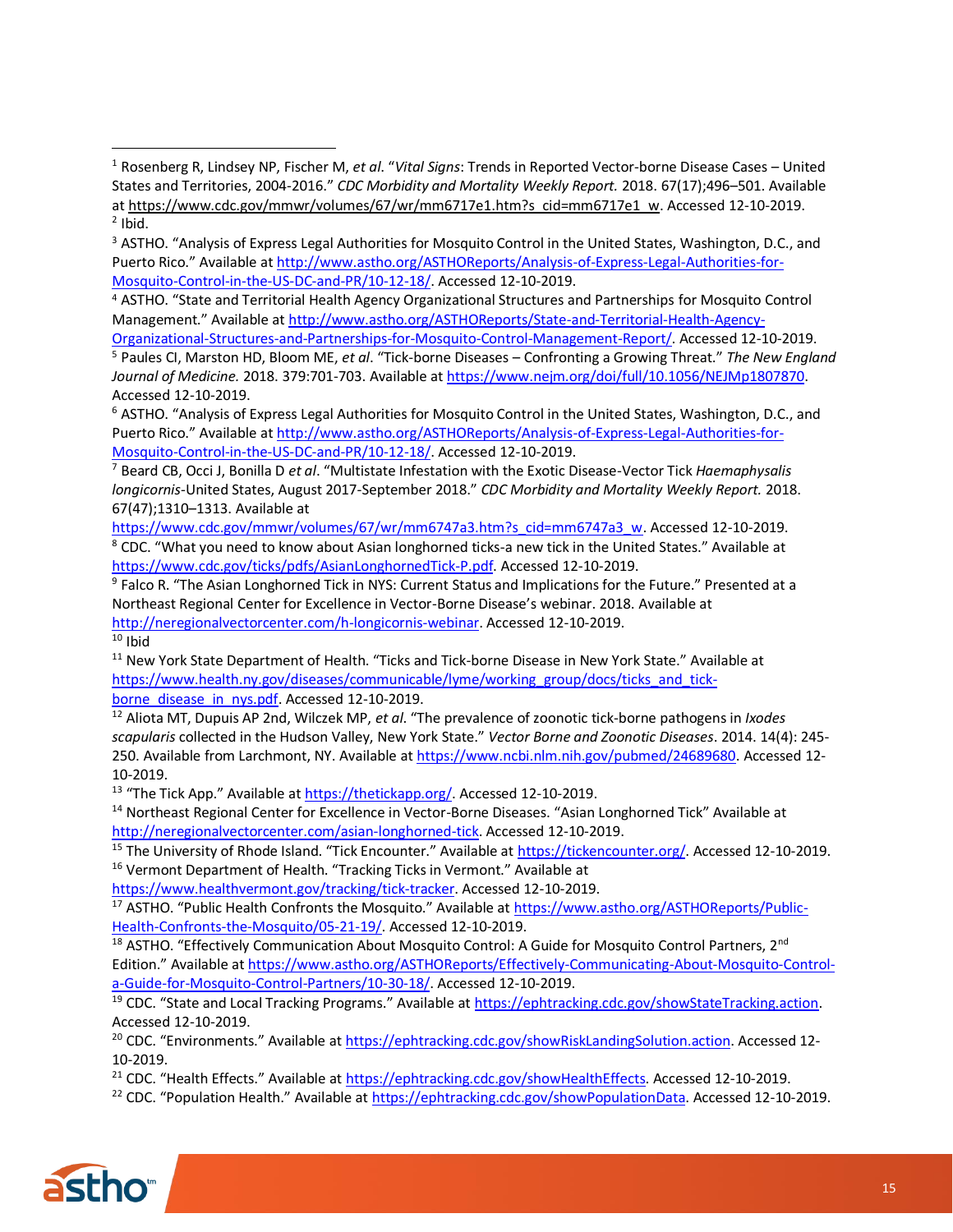<sup>23</sup> CDC. "Maine's Success." Available at [https://www.cdc.gov/nceh/tracking/success/maine.htm.](https://www.cdc.gov/nceh/tracking/success/maine.htm) Accessed 12-10-2019.

<sup>24</sup> Council of State and Territorial Epidemiologists. "A modification of the exposure criteria used as part of the case definition to help classify cases of Lyme disease." Available at

[https://cdn.ymaws.com/www.cste.org/resource/resmgr/2016PS/16\\_ID\\_10.pdf.](https://cdn.ymaws.com/www.cste.org/resource/resmgr/2016PS/16_ID_10.pdf) Accessed 12-10-2019.

<sup>25</sup> Maine Department of Health and Human Services. "Report to Maine Legislature: Lyme and other Tick-borne Illnesses." Available at [https://www.maine.gov/dhhs/documents/Lyme-and-Other-Tick-borne-Illnesses-Report\\_3-](https://www.maine.gov/dhhs/documents/Lyme-and-Other-Tickborne-Illnesses-Report_3-19.pdf) [19.pdf.](https://www.maine.gov/dhhs/documents/Lyme-and-Other-Tickborne-Illnesses-Report_3-19.pdf) Accessed 12-10-2019.

<sup>26</sup> CDC. "CDC's Building Resilience Against Climate Effects (BRACE) Framework." Available at [https://www.cdc.gov/climateandhealth/BRACE.htm.](https://www.cdc.gov/climateandhealth/BRACE.htm) Accessed 12-10-2019.

<sup>27</sup> Maine Tacking Network. "Tracking Tickborne Diseases." Available at [https://gateway.maine.gov/cognos/cgi](https://gateway.maine.gov/cognos/cgi-bin/cognosisapi.dll?b_action=cognosViewer&ui.action=run&ui.object=%2fcontent%2ffolder%5b%40name%3d%27CDC%20EOHP%20EPHT%20AVR%27%5d%2freportView%5b%40name%3d%27Maine%20Environmental%20Public%20Health%20Tracking%20%28EPHT%29%20Network%20-%20Public%20Data%20Portal%27%5d&cv.header=false&cv.toolbar=false)[bin/cognosisapi.dll?b\\_action=cognosViewer&ui.action=run&ui.object=%2fcontent%2ffolder%5b%40name%3d%27](https://gateway.maine.gov/cognos/cgi-bin/cognosisapi.dll?b_action=cognosViewer&ui.action=run&ui.object=%2fcontent%2ffolder%5b%40name%3d%27CDC%20EOHP%20EPHT%20AVR%27%5d%2freportView%5b%40name%3d%27Maine%20Environmental%20Public%20Health%20Tracking%20%28EPHT%29%20Network%20-%20Public%20Data%20Portal%27%5d&cv.header=false&cv.toolbar=false) [CDC%20EOHP%20EPHT%20AVR%27%5d%2freportView%5b%40name%3d%27Maine%20Environmental%20Public](https://gateway.maine.gov/cognos/cgi-bin/cognosisapi.dll?b_action=cognosViewer&ui.action=run&ui.object=%2fcontent%2ffolder%5b%40name%3d%27CDC%20EOHP%20EPHT%20AVR%27%5d%2freportView%5b%40name%3d%27Maine%20Environmental%20Public%20Health%20Tracking%20%28EPHT%29%20Network%20-%20Public%20Data%20Portal%27%5d&cv.header=false&cv.toolbar=false) [%20Health%20Tracking%20%28EPHT%29%20Network%20-](https://gateway.maine.gov/cognos/cgi-bin/cognosisapi.dll?b_action=cognosViewer&ui.action=run&ui.object=%2fcontent%2ffolder%5b%40name%3d%27CDC%20EOHP%20EPHT%20AVR%27%5d%2freportView%5b%40name%3d%27Maine%20Environmental%20Public%20Health%20Tracking%20%28EPHT%29%20Network%20-%20Public%20Data%20Portal%27%5d&cv.header=false&cv.toolbar=false)

[%20Public%20Data%20Portal%27%5d&cv.header=false&cv.toolbar=false](https://gateway.maine.gov/cognos/cgi-bin/cognosisapi.dll?b_action=cognosViewer&ui.action=run&ui.object=%2fcontent%2ffolder%5b%40name%3d%27CDC%20EOHP%20EPHT%20AVR%27%5d%2freportView%5b%40name%3d%27Maine%20Environmental%20Public%20Health%20Tracking%20%28EPHT%29%20Network%20-%20Public%20Data%20Portal%27%5d&cv.header=false&cv.toolbar=false) . Accessed 3-13-2020.

<sup>28</sup> Maine Tacking Network. "Tracking Tickborne Diseases." Available at [https://gateway.maine.gov/cognos/cgi](https://gateway.maine.gov/cognos/cgi-bin/cognosisapi.dll?b_action=cognosViewer&ui.action=run&ui.object=%2fcontent%2ffolder%5b%40name%3d%27CDC%20EOHP%20EPHT%20AVR%27%5d%2freportView%5b%40name%3d%27Maine%20Environmental%20Public%20Health%20Tracking%20%28EPHT%29%20Network%20-%20Public%20Data%20Portal%27%5d&cv.header=false&cv.toolbar=false)[bin/cognosisapi.dll?b\\_action=cognosViewer&ui.action=run&ui.object=%2fcontent%2ffolder%5b%40name%3d%27](https://gateway.maine.gov/cognos/cgi-bin/cognosisapi.dll?b_action=cognosViewer&ui.action=run&ui.object=%2fcontent%2ffolder%5b%40name%3d%27CDC%20EOHP%20EPHT%20AVR%27%5d%2freportView%5b%40name%3d%27Maine%20Environmental%20Public%20Health%20Tracking%20%28EPHT%29%20Network%20-%20Public%20Data%20Portal%27%5d&cv.header=false&cv.toolbar=false) [CDC%20EOHP%20EPHT%20AVR%27%5d%2freportView%5b%40name%3d%27Maine%20Environmental%20Public](https://gateway.maine.gov/cognos/cgi-bin/cognosisapi.dll?b_action=cognosViewer&ui.action=run&ui.object=%2fcontent%2ffolder%5b%40name%3d%27CDC%20EOHP%20EPHT%20AVR%27%5d%2freportView%5b%40name%3d%27Maine%20Environmental%20Public%20Health%20Tracking%20%28EPHT%29%20Network%20-%20Public%20Data%20Portal%27%5d&cv.header=false&cv.toolbar=false) [%20Health%20Tracking%20%28EPHT%29%20Network%20-](https://gateway.maine.gov/cognos/cgi-bin/cognosisapi.dll?b_action=cognosViewer&ui.action=run&ui.object=%2fcontent%2ffolder%5b%40name%3d%27CDC%20EOHP%20EPHT%20AVR%27%5d%2freportView%5b%40name%3d%27Maine%20Environmental%20Public%20Health%20Tracking%20%28EPHT%29%20Network%20-%20Public%20Data%20Portal%27%5d&cv.header=false&cv.toolbar=false)

[%20Public%20Data%20Portal%27%5d&cv.header=false&cv.toolbar=false](https://gateway.maine.gov/cognos/cgi-bin/cognosisapi.dll?b_action=cognosViewer&ui.action=run&ui.object=%2fcontent%2ffolder%5b%40name%3d%27CDC%20EOHP%20EPHT%20AVR%27%5d%2freportView%5b%40name%3d%27Maine%20Environmental%20Public%20Health%20Tracking%20%28EPHT%29%20Network%20-%20Public%20Data%20Portal%27%5d&cv.header=false&cv.toolbar=false) . Accessed 3-13-2020.

<sup>29</sup> Maine Department of Inland Fisheries and Wildlife. "Big Game Management." Available at

[https://www.maine.gov/ifw/docs/biggamemanagement\\_18-03.pdf.](https://www.maine.gov/ifw/docs/biggamemanagement_18-03.pdf) Accessed 12-10-2019.

<sup>30</sup> ASTHO. "The Environmental Public Health Tracking Fellowship Program Celebrates a Decade." Available at [https://www.astho.org/Environmental-Health/Tracking-Environmental-Health-Hazards/EPHT-Fellowship-Program-](https://www.astho.org/Environmental-Health/Tracking-Environmental-Health-Hazards/EPHT-Fellowship-Program-Factsheet/)[Factsheet/.](https://www.astho.org/Environmental-Health/Tracking-Environmental-Health-Hazards/EPHT-Fellowship-Program-Factsheet/) Accessed 12-10-2019.

<sup>31</sup> California Department of Public Health. "Tick-Borne Diseases." Available at

[https://www.cdph.ca.gov/Programs/CID/DCDC/Pages/Tick-Borne-Diseases.aspx.](https://www.cdph.ca.gov/Programs/CID/DCDC/Pages/Tick-Borne-Diseases.aspx) Accessed 12-10-2019.

<sup>32</sup> California Department of Public Health. "Vector-Borne Disease Section." Available at

[https://www.cdph.ca.gov/Programs/CID/DCDC/Pages/VBDS.aspx.](https://www.cdph.ca.gov/Programs/CID/DCDC/Pages/VBDS.aspx) Accessed 12-10-2019.

<sup>33</sup> California Department of Public Health. "Prevent Tick Bites." Available at

[https://www.cdph.ca.gov/Programs/CID/DCDC/CDPH%20Document%20Library/PreventTickBitesPreventDisease.p](https://www.cdph.ca.gov/Programs/CID/DCDC/CDPH%20Document%20Library/PreventTickBitesPreventDisease.pdf) [df.](https://www.cdph.ca.gov/Programs/CID/DCDC/CDPH%20Document%20Library/PreventTickBitesPreventDisease.pdf) Accessed 12-10-2019.

<sup>34</sup> California Department of Public Health. "Tick-Borne Diseases." Available at

[https://www.cdph.ca.gov/Programs/CID/DCDC/Pages/Tick-Borne-Diseases.aspx.](https://www.cdph.ca.gov/Programs/CID/DCDC/Pages/Tick-Borne-Diseases.aspx) Accessed 12-10-2019.

<sup>35</sup> California Department of Public Health. "Lyme Disease and Tick Surveillance in California." Available at

[https://www.arcgis.com/apps/SocialMedia/index.html?appid=91d8639cf4d74b2db6cf36415f4bc9a1.](https://www.arcgis.com/apps/SocialMedia/index.html?appid=91d8639cf4d74b2db6cf36415f4bc9a1) Accessed 12- 10-2019.

 $36$  Ibid.

<sup>37</sup> CDC. "Lyme Disease Transmission." Available at [https://www.cdc.gov/lyme/transmission/index.html.](https://www.cdc.gov/lyme/transmission/index.html) Accessed 12-10-2019.

<sup>38</sup> California Department of Public Health. "Tick-Borne Diseases." Available at

[https://www.cdph.ca.gov/Programs/CID/DCDC/Pages/Tick-Borne-Diseases.aspx.](https://www.cdph.ca.gov/Programs/CID/DCDC/Pages/Tick-Borne-Diseases.aspx) Accessed 12-10-2019. <sup>39</sup> California Department of Public Health. "Don't Let the Ticks Bite!" PowerPoint presentation. Available at [https://www.cdph.ca.gov/Programs/CID/DCDC/CDPH%20Document%20Library/2015UpdateDLTTB-by-](https://www.cdph.ca.gov/Programs/CID/DCDC/CDPH%20Document%20Library/2015UpdateDLTTB-by-click.ppsx?web=1)

[click.ppsx?web=1.](https://www.cdph.ca.gov/Programs/CID/DCDC/CDPH%20Document%20Library/2015UpdateDLTTB-by-click.ppsx?web=1) Accessed 12-10-2019.

<sup>40</sup> California Department of Public Health. "Insect Repellent Toolkit." Available at

[https://www.cdph.ca.gov/Programs/CID/DCDC/Pages/Dont-Give-Bugs-a-Biting-Chance.aspx.](https://www.cdph.ca.gov/Programs/CID/DCDC/Pages/Dont-Give-Bugs-a-Biting-Chance.aspx) Accessed 12-10-2019.

<sup>41</sup> California Department of Public Health. "Ticks and Tick-Borne Diseases Publications from the Vector-Borne Disease Section, California Department of Public Health." Available at

[https://www.cdph.ca.gov/Programs/CID/DCDC/CDPH%20Document%20Library/TickPapersbyVBDS1998-2016.pdf.](https://www.cdph.ca.gov/Programs/CID/DCDC/CDPH%20Document%20Library/TickPapersbyVBDS1998-2016.pdf) Accessed 12-10-2019.